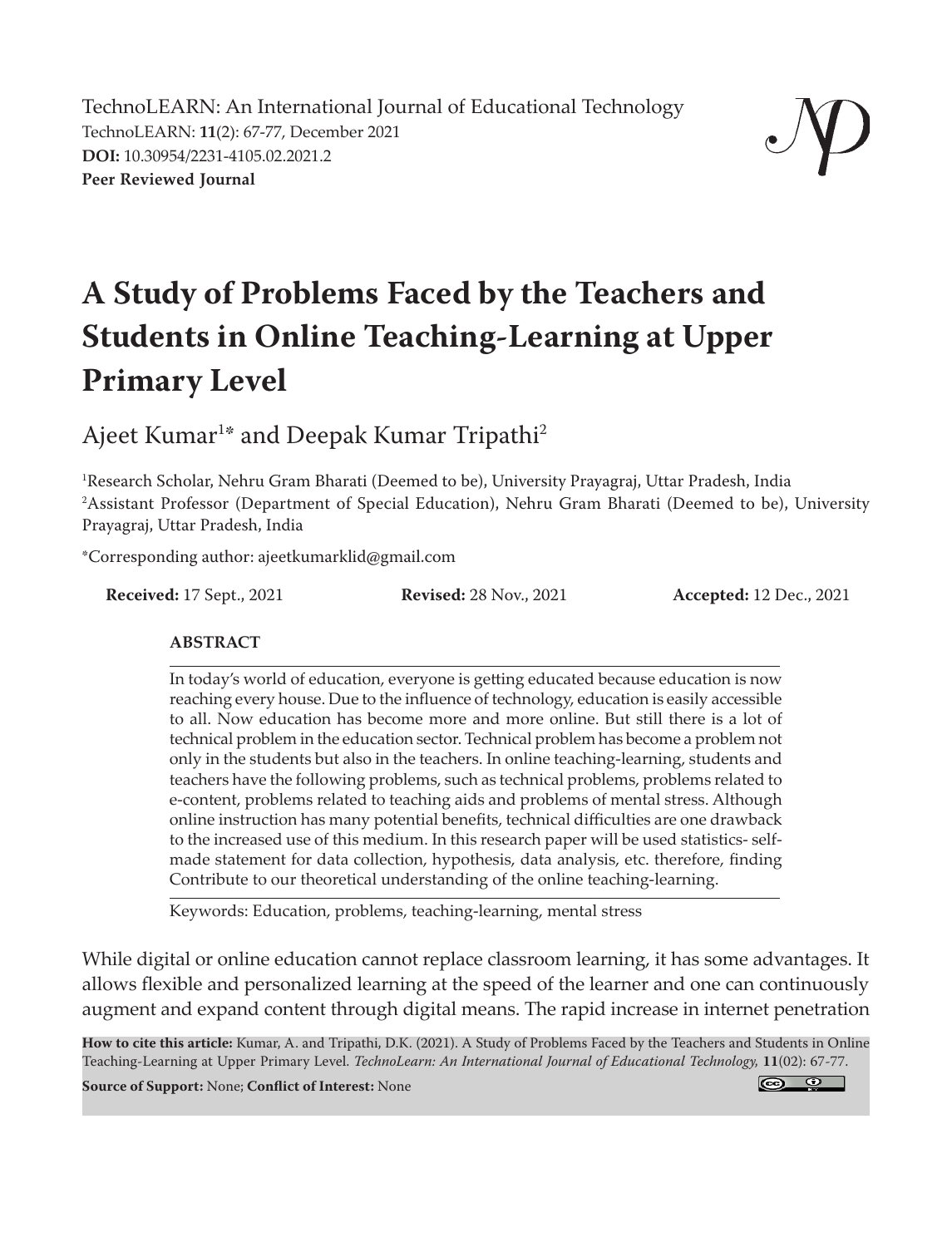and various government initiatives such as Digital India campaign have created a conducive environment for moving towards digital education.

Digital Education is an evolving area which is primarily concerned with the teaching learning-process using digital medium. This has evolved from activities such as sharing of text resources and students submitting assignments online to availability of various Types of content such as audio, video and multimedia resources. The continuous advancement in the field of Information and Communication Technology (ICT) and the internet (with virtually unlimited supply of digital resources) has made multiple modes.

Online communication tools and learning platforms, schools have many paths to enable teaching to children at home. The immediate change to remote teaching is forcing many administrators and teachers to come to terms with a shift that would have happened anyway. The global experiment currently underway is likely to highlight both the strengths and weaknesses of teaching online (Caroline Smrstik Gentner, 2020). Problems related to online learners & teachers, instructors, and content development. Learners' issues included learners' expectations, readiness, identity, and participation in online courses. Instructors' issues included changing faculty roles, transitioning from face-to-face to online, time management, and teaching styles. Content issues included the role of instructors in content development, integration of multimedia in content, role of instructional strategies in content development, and considerations for content development.

To address these challenges in online education, upper primary education institutions need to provide professional development for instructors, trainings for learners, and technical support for content development (Mansurehkebrltchi *et al.* 2017).

Instructors may be responsible for preparing and planning materials foronline courses. The task of generating new materials or adjusting the materials from face-to-face classes to an online setting can be very challenging (Li and Irby, 2008).

Face-to-face learning with online learning brings forth significant deficiencies in the online mode such as lack of human connect, absence of opportunities of collaborative learning, teacher supervision and the most glaring being lack of opportunities for hands-on learning in complex subjects such as science and mathematics. Besides, amid the rush of hosting online classes the best teaching practices such a addressing learners Multiples Intelligences (MI), VARK Learning Styles and providing a differentiated learning experience have been relegated to the backburner. So, how does the head of a school address the challenges of quality learning in online mode and is it possible to harness technology to provide a rich, immersive and holistic learning experience to the students (Rashmi Chari, 2020).

# **Areas of the online problems to learning-teaching at the upper primary**

There Are Many Problems in the online learning-teaching. But researcher's has taken four major

*Print ISSN: 2231-4105* **68** *Online ISSN: 2249-5223*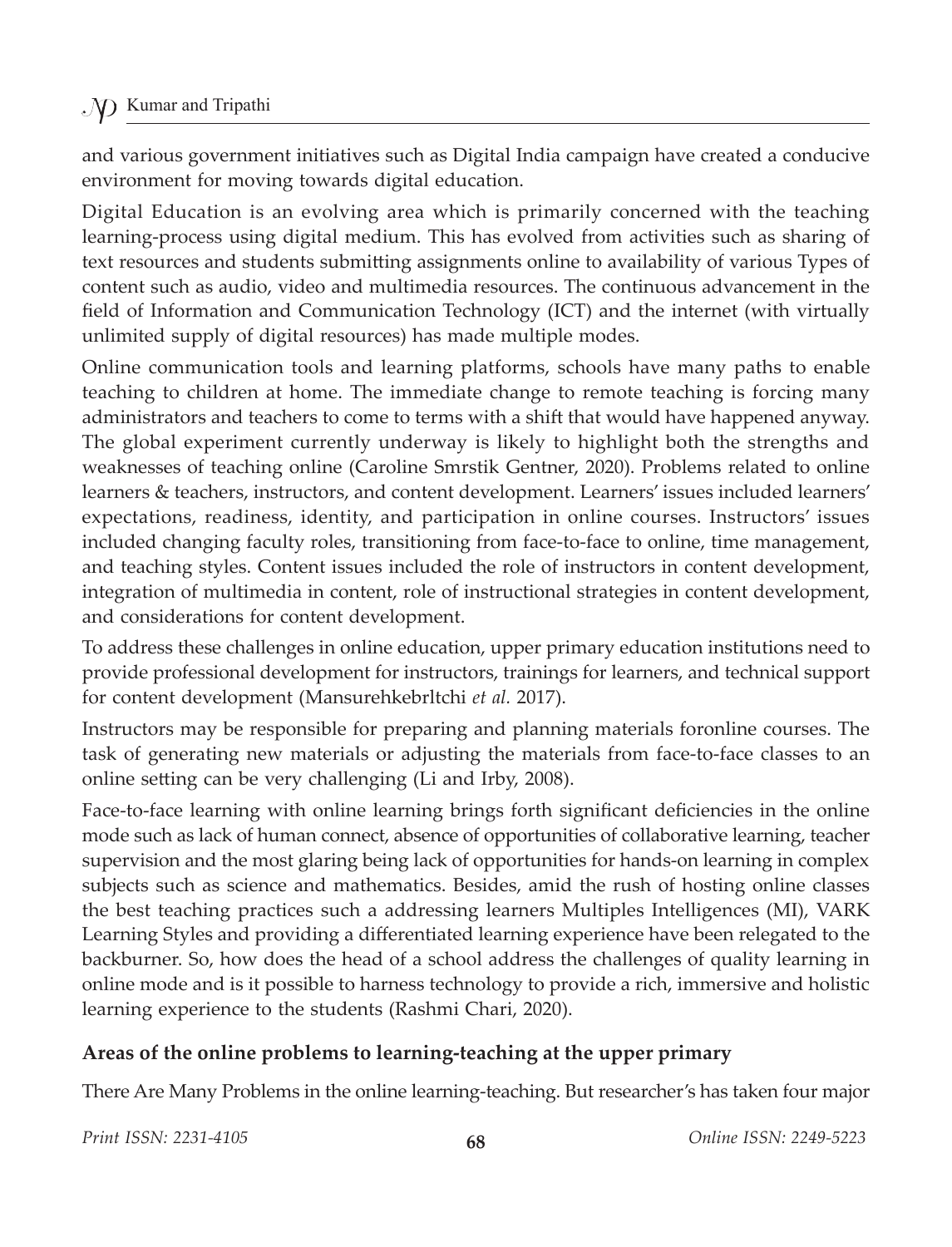problems in the online learning-teaching: (i) Technical problems (ii) e-Content problems (iii) Teaching learning material problems (iv) Mental stress problems.

# **1. Technical Problems**

*Internet connection strength:* One of the major stumbling blocks with regard to online learning is the lack of strong and stable internet connections, as the ones conventionally used at homes have either low bandwidth or have exhausted their limits.

*Conducting assessments:* In online learning, assessing students through a Multiple-Choice Question (MCQ) mechanism is still feasible as a stop-gap but real learning is measured by conducting a subjective assessment × this is one of the biggest challenges for traditional detach solutions that are predominantly MCQ based.

*Restricting cheating instances:* Accept it or not, there are quite a few students who try to leverage the easy way to success. It has become easier for them to cheat while using online learning system.

*Online security:* No matter what you do on the Internet, concern about data privacy and security is always associated. Usually, teachers conduct online classes through free platforms such as ZOOM and Google Classroom.

*Monotony:* Last but possibly the most significant challenges associated with online learning is monotony and boredom induced by increased exposure to the screen as well as the modus operandi of sitting at one restricted spot for prolonged hours.

# *Online Learning Challenges Faced by Teachers*

As education is going on online, many educators are being asked to teach their students from home. We know that all the teachers are not aware of online learning and their process as most of them are into traditional classroom teaching.

*Self-Motivation:* Self-motivation is an e-Learning essential requirement; however, many online learners lack it, much to their surprise. After enrolling in distance learning courses, many learners fall behind and nurture the idea of giving up, as difficulties in handling a technological medium also seem insurmountable

# **2. E-contend problem**

E-content is widely used in either commercial or education fields. It is the core of single or multi-media applications. It is carried through the handily equipment's or uploaded on the website by anybody.

*E-Content alternative of chalk and talk method***:** The e-learning does not seem to replace the conventional classrooms with black boards but it seems to coexist with the already existing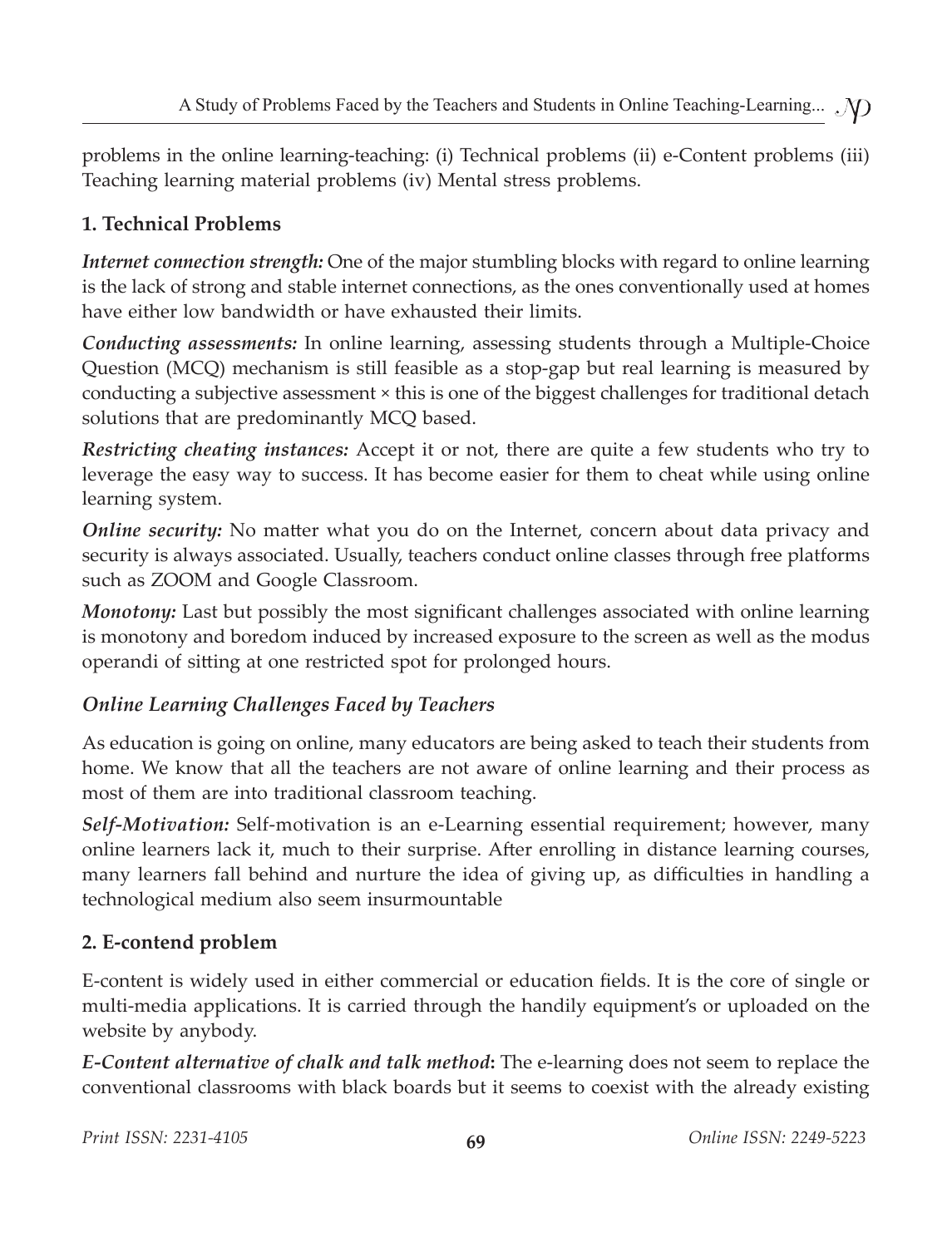system. "Chalk and talk" is still the predominant method of delivering instructions and traditional face-to-face meetings can still be effective. Using an online environment and saving course time for discussion, questions, and problem solving will be quite effective in content delivery. Many instructors have found that they can save time and increase student learning by allowing students to engage in the material outside of the class.

*E-Content replace teacher in class room-*Technology has immense potential to upgrade today's educational system. Though there are several advantages of making use of technology in teaching, the question remains – can technology replace teachers in future classrooms? Well, the answer is clearly no. Though beneficial, technologies can never replace a teacher.

#### *Other Problems in E-Content Development*

- *Technology dependent:* Learners will need access to a machine of minimum specification as dictated by the e-learning supplier or access to a service with a high bandwidth to transfer the course materials in a timely way.
- *Material Incompatibility:* Some materials designed for one particular system will not function properly on another (for example, the Apple Macintosh and the Windows PC).
- *Unsuitable for Certain Types of Learners*: e-learning requires a high-level of self-discipline and personal time management. E-Learners need to be highly self-motivated to take full advantage of the medium as often the online learning experience can be impersonal.
- *Expensive:* Start-up cost of an e-learning service is expensive and the cost of production of online training materials is very high. Teachers must be confident that the extra costs are balance with the benefits of delivering a course online. Significant time needs to be invested in course set-up and in on-going maintenance (checking links, updating course content etc.).
- *Reliant on Human Support:* e-learning is still dependent on help on either the course materials or the software.
- *No Match for Face-to-Face Teaching:* Electronic communication does not necessarily provide a good match for face-to-face communication and is more linear than face-toface discussion.
- *Too Reliant on IT Skills:* Learners may have limited IT skills, or be uncomfortable with electronic communication and need to learn how to use the medium effectively.
- *Disabilities:* Students with visual or physical impairments may be disadvantaged.
- *Inflexible:* Flexibility may be lost as adjustments to the course in response to student reaction are not easy to make once the course is underway.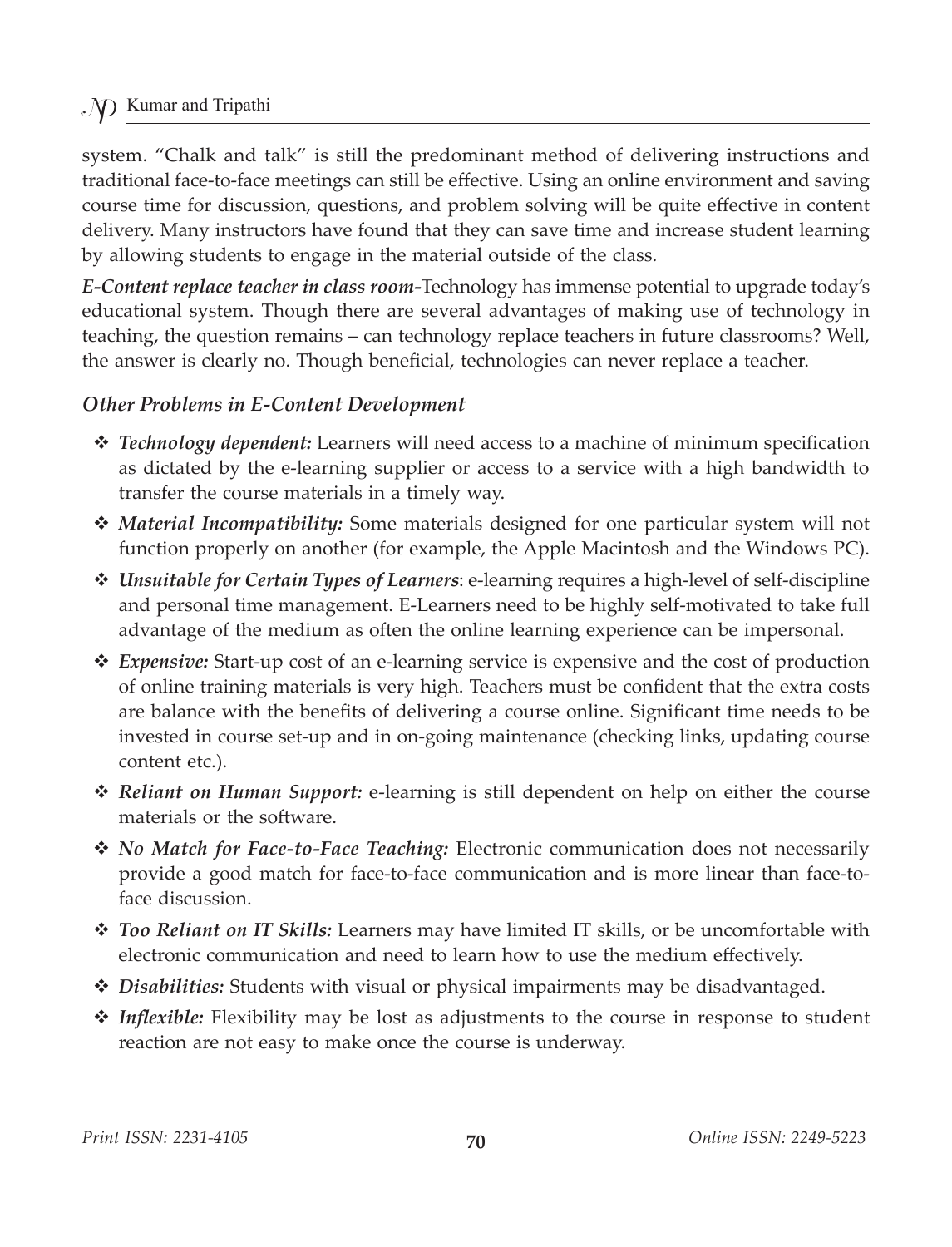# **3. Teaching learning material**

*Documents and Images:* In an online course, reading materials can be easily distributed and organized making it simple for students to access information from a variety of resources. In your face-to-face courses, you may give hand-outs of articles, images, worksheets, or other materials necessary to help students achieve your learning objectives.

*Video:* Video can be an engaging way to convey course material to your students. There is a plethora of video content already available on the internet that may serve to help your students achieve your learning goals.

*Edmodo:* Edmodo is an educational tool that connects teachers and students, and is assimilated into a social network. In this one, teachers can create online collaborative groups, administer and provide educational materials, measure student performance, and communicate with parents, among other functions.

*Secretive:* Secretive is a system that allows teachers to create exercises or educational games which students can solve using mobile devices, whether smartphones, laptops, or tablets. Teachers can see the results of the activities and, depending on these, modify the subsequent lessons in order to make them more personalized.

# **Project**

Project is a tool that allows you to create multimedia presentations, with dynamic slides in which you can embed interactive maps, links, online quizzes, Twitter timelines, and videos, among other options. During a class session, teachers can share with students' academic presentations which are visually adapted to different devices.

*Thinglink:* Thing link allows educators to create interactive images with music, sounds, texts, and photographs. These can be shared on other websites or on social networks, such as Twitter and Facebook. Thinglink offers the possibility for teachers to create learning methodologies that awaken the curiosity of students through interactive content that can expand their knowledge.

*TED-Ed:* TED-Ed is an educational platform that allows creating educational lessons with the collaboration of teachers, students, animators—generally people who want to expand knowledge and good ideas. This website allows democratizing access to information, both for teachers and students. Here, people can have an active participation in the learning process of others.

*cK-12:* cK-12 is a website that seeks to reduce the cost of academic books for the K12 market in the United States and the world. To achieve its objective, this platform has an open source interface that allows creating and distributing educational material through the internet, which can be modified and contain videos, audios, and interactive exercises. It can also be printed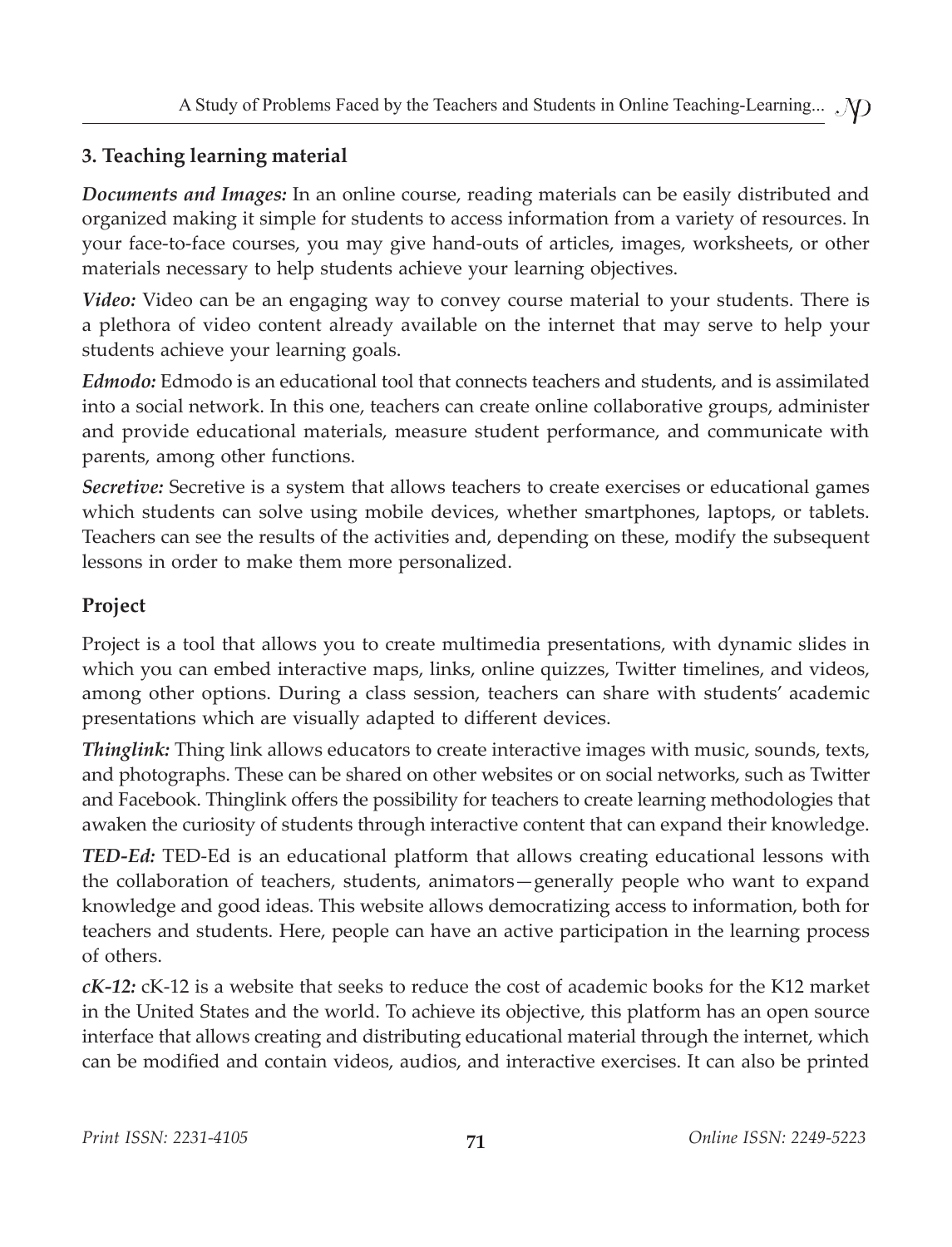and comply with the necessary editorial standards in each region. The books that are created in cK-12 can be adapted to the needs of any teacher or student.

*Class Dojo:* ClassDojo is a tool to improve student behaviour: teachers provide their students with instant feedback so that good disposition in class is 'rewarded' with points and students have a more receptive attitude towards the learning process. ClassDojo provides real-time notifications to students, like 'Well Done David!' and '+1', for working collaboratively. The information that is collected about student behavior can be shared later with parents and administrators through the web.

*EduClipper:* This platform allows teachers and students to share and explore references and educational material. In eduClipper, you can collect information found on the internet and then share it with the members of previously created groups, which offers the possibility to manage more effectively the academic content found online, improve research techniques, and have a digital record of what students achieved during the course. Likewise, it provides the opportunity for teachers to organize a virtual class with their students and create a portfolio where all the work carried out is stored.

#### **Story bird**

Storybird aims to promote writing and reading skills in students through storytelling. In this tool, teachers can create interactive and artistic books online through a simple and easy to use interface. The stories created can be embedded in blogs, sent by email, and printed, among other options. In Story bird, teachers can also create projects with students, give constant feedback, and organize classes and grades.

*Animoto:* Animoto is a digital tool that allows you to create high-quality videos in a short time and from any mobile device, inspiring students and helping improve academic lessons. The Animoto interface is friendly and practical, allowing teachers to create audiovisual content that adapts to educational needs.

*Kahoot!:* Kahoot is an educational platform that is based on games and questions. Through this tool, teachers can create questionnaires, discussions, or surveys that complement academic lessons. The material is projected in the classroom and questions are answered by students while playing and learning at the same time. Kahoot! Promotes game-based learning, which increases student engagement and creates a dynamic, social, and fun educational environment (Ashutosh Chauhan, 2018).

*Online Whiteboards:* Online whiteboards or digital whiteboards help emulate the classroom whiteboard/ blackboard experience with the students. Most of these tools offer an infinite canvas with shape libraries for creating different types of diagrams, charts, graphs, and other visualization purposes (i.e. creating posters, graphic organizers, etc.)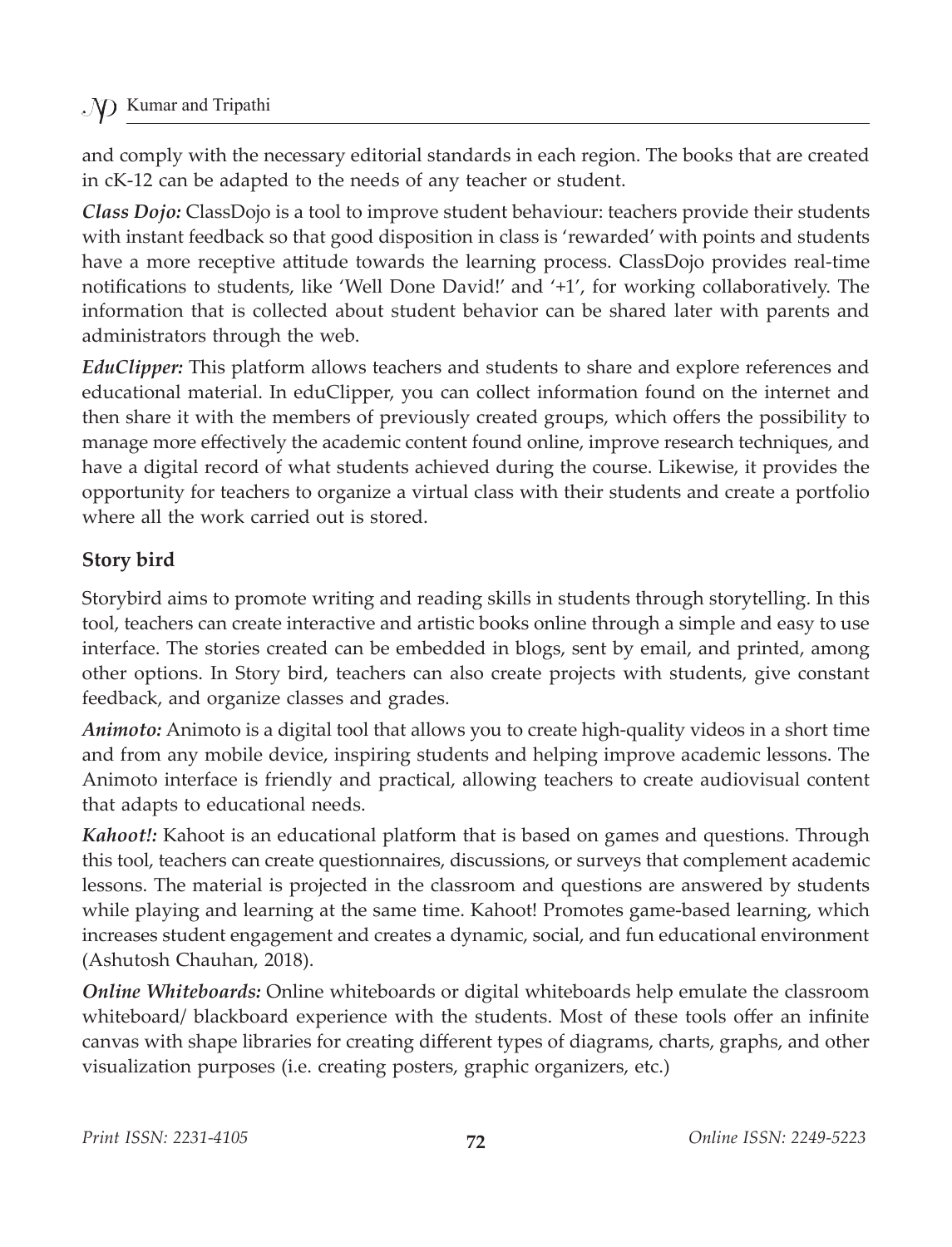#### *Other Problems TLM*

- **❖** Marker
- ❖ Eraser
- Colour
- Text writes etc.

# **4. Mental Stress Problems**

Online classes affect the mental health of students, parents, and even teachers. For individuals who have existing mental health problems, it may worsen. Imagine how it like is for a kid to spend hours every day in front of Zoom without social interaction and playtime with their friends. Parents are now acting like teachers and are more involved in their children's schoolwork. Teachers and professors have increased workloads and are pressured to deliver quality learning without face-to-face classes.

# *Virtual Learning Can Cause Fatigue*

There is this newly coined term during the COVID era, called "Zoom Fatigue". The term *Zoom Fatigue* refers to feelings of exhaustion after long Zoom classes or video conference calls. It may not be a formal diagnosis, but Zoom fatigue does exist especially in virtual learning. During an online class, there's information overload plus facing the screen for prolonged periods is mentally draining.

It's more challenging for students to learn new information, and even though they just sit in front of the computer, they feel like they are physically tired. Virtual learning fatigue is real, and it may lead to anxiety and stress for both students and professors.

# *Lack of Interaction and Social Isolation*

Schools do not only teach new learning from books, it is where friendship starts and fun memories are created. Communication and social skills are best learned with social interactions. Kids, teens, even teachers need to connect with their friends and socialize.

But since the COVID pandemic, there's a lack of interaction and students face social isolation. This *greatly impacts a student's mental health*. The lack of social interaction in online learning leads to feelings of loneliness, lack of motivation and isolation.

Even adults feel the empty void when they don't get to see their friends, right? Young adults need social interaction in their formative years. Kids needs play dates with the kids their age to learn how to socialize. Professors need interaction with their colleagues too. No one wants to feel alone and isolated. This is one of the main reasons why online learning can affect mental health.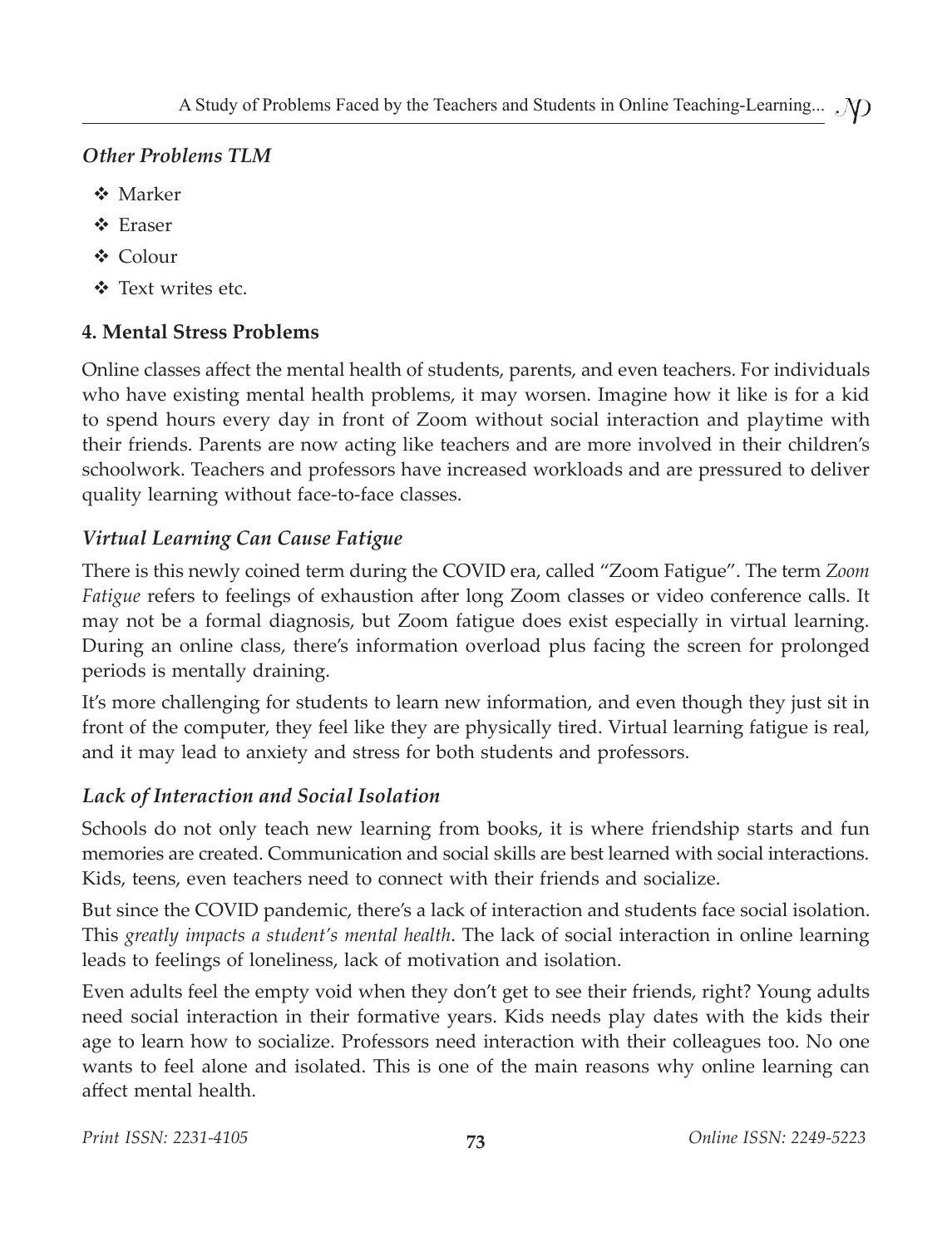#### *Increased Anxiety and Stress*

In the traditional classroom setup, students follow a routine schedule during school days. When it's time to wake up, time to go to school, time for class, time to do homework, lunchtime to interact with friends and attend extra-curricular activities. It's never the same with online learning.

Staying focused on online classes is a challenge. Separating home life and class time, not following a routine schedule, the distractions at home, caused students not to able to concentrate well with their classes. As a result, students tend to procrastinate and set things aside, then deadlines are missed. This causes pressure, stress, and anxiety to both students and their parents.

#### *The Parent's Mental Health Get Affected Too*

Online learning does not only affect the students but parents as well. Parents have now become proxy educators, tutors and are getting more involved with schoolwork to ensure their kids learn well and maintain good grades. How can a parent tutor Physics if it's something they're not good at?

How about work from home moms and dads that are getting overwhelmed with their own job but at the same time have to assist their kids with their online class? It's exhausting, and it's causing high levels of stress.

# *Even the Teachers and Faculty Get Stressed Out Too*

Have you seen viral photos on social media of tenured professors having a hard time teaching their students online? They have years of experience inside the classroom, but teaching using technology devices has not been their best asset. There's also the pressure and worry of teachers losing their jobs because there are some schools that are closing. There's also the additional workload to ensure they deliver quality education to their students. These are all causing anxiety and it's been *problems in the mental health of teachers too.*

# **Advantages of Online Learning-Teaching Classes**

Here are a few online classes' learning-teaching advantages that can help students & teachers:

 $\triangle$  **Less in cost:** The best part of this online learning is it is much more affordable compared to old-fashioned learning. In digital classes, parents are free to buy uniforms or spend travelling expenses and can save extra money. Due to this advantage of online education, economically weaker students can fulfil their dreams. You should pay for university credits and save a lot of money with digital classes.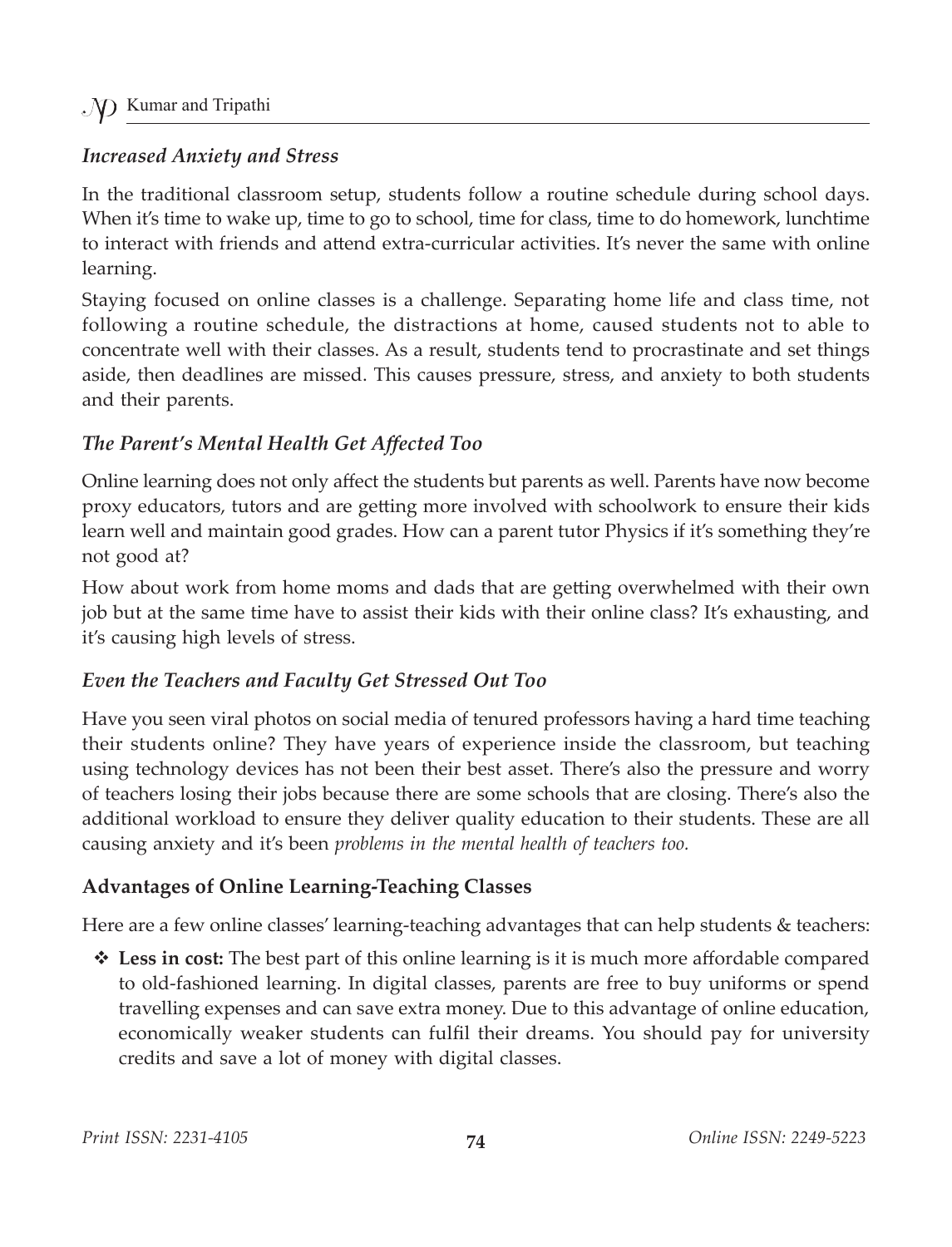- **Time-Saving:** In online classes, there is no commute included as a student can learn and get a degree while sitting at the comfort of their home.
- **Tech-savvy:** As you are using technology for learning so you can become tech-savvy by digital learning's. Yet, this is a good thing as in today's age of technology most of the jobs require tech-savvy employees.
- **Easy attendance:** Students can give their attendance right from the comfort of their homes. So they can attend all online classes without any absence.
- **Self-paced:** Digital learning is often self-paced where you can do your work in your own time, unlike traditional classes. If there are no teachers, so you can easily take your own leisure time in finishing your work.
- **Less competition &less intensity:** As you see there can be less intense and less competition in online learning compared to traditional classes. You have to memorize that the low level of competition makes students less stressed and more relaxed.
- **Improves time management:** A student has to learn how to manage their time efficiently. Digital classes make this possible as there are no teachers to guide the students physically in doing their work. This independence allows students to grow and improve their time management abilities.
- **More accessible:** Location-wise digital education is much more accessible. If a student wants to study at a particular university from another country or region but cannot travel due to financial issues or some restrictions, then through digital education a student can get a degree from that particular university without having to travel (Veerendra, 2021).

#### **Disadvantages of Online Learning-Teaching Classes**

Here are a few disadvantages online classes' learning-teaching students & teachers:

- **Less in cost:** The best part of this online learning is it is much more affordable compared to old-fashioned learning. In digital classes, parents are free to buy uniforms or spend travelling expenses and can save extra money. Due to this advantage of online education, economically weaker students can fulfil their dreams. You should pay for university credits and save a lot of money with digital classes.
- **Time-Saving:** In online classes, there is no commute included as a student can learn and get a degree while sitting at the comfort of their home.
- **Tech-savvy:** As you are using technology for learning so you can become tech-savvy by digital learning's. Yet, this is a good thing as in today's age of technology most of the jobs require tech-savvy employees.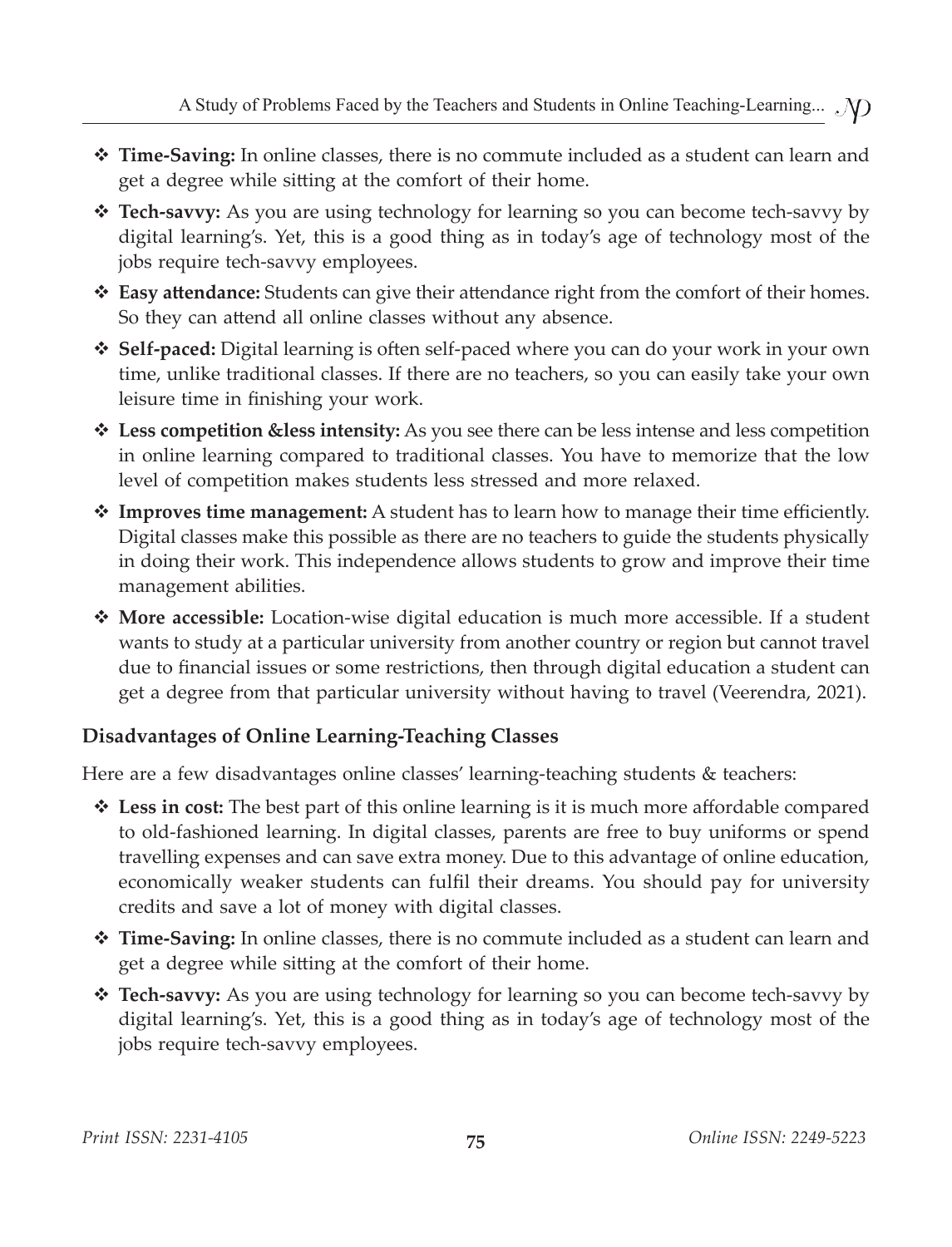#### . V Kumar and Tripathi

- **Easy attendance:** Students can give their attendance right from the comfort of their homes. So they can attend all online classes without any absence.
- **Isolation:** While digital education has its perks many students feel a sense of isolation and become depressed. This is due to little to no human contact and socializing with peers. Both students and teachers alike are prone to loneliness in virtual learning.
- **Limited:** Digital learning does not apply to all disciplines and subjects. Areas that require practical are like engineering, medical science, and other STEM subjects cannot be implemented fully with digital classes. Moreover, some practical's cannot be learned virtually.
- **Lack of Good Internet connection:** As we all know that online classes/learning are more flexible and accessible from anywhere conveniently with the help of a good internet connection. If you are failed to connect your phone or computer with good internet connectivity then you may miss a lot of important stuff because of buffering. Also, for a good internet connection parents need to spend money on a monthly or yearly basis which is a disadvantage for poor and middle-class families.
- **Prevention of cheating is difficult:** Unlike traditional learning where teachers can personally monitor students. Digital Online Classes make it quite difficult for teachers to assess their students during exams. The teachers will have no idea if students cheat on the test or not as they are not physically there to assess them

#### *How can online classes be developed?*

They are as such:

- $\triangleleft$  By making classes more interactive,
- By making students more vigilant towards rules,
- By asking students/teachers for feedback,
- By making technology more accessible (Veerendra, 2021).

#### **SUGGESTION**

In order to succeed in an online class, students need to have the required level of computer skills, motivation and a commitment to learn and work on their own. Online classes are good for self-starters: those students who can take the initiative to complete coursework without the direct supervision of a professor. Online learning is not for everyone. Individuals who prefer face-to-face communication or traditional group work should weigh these factors in determining if an online class is appropriate.